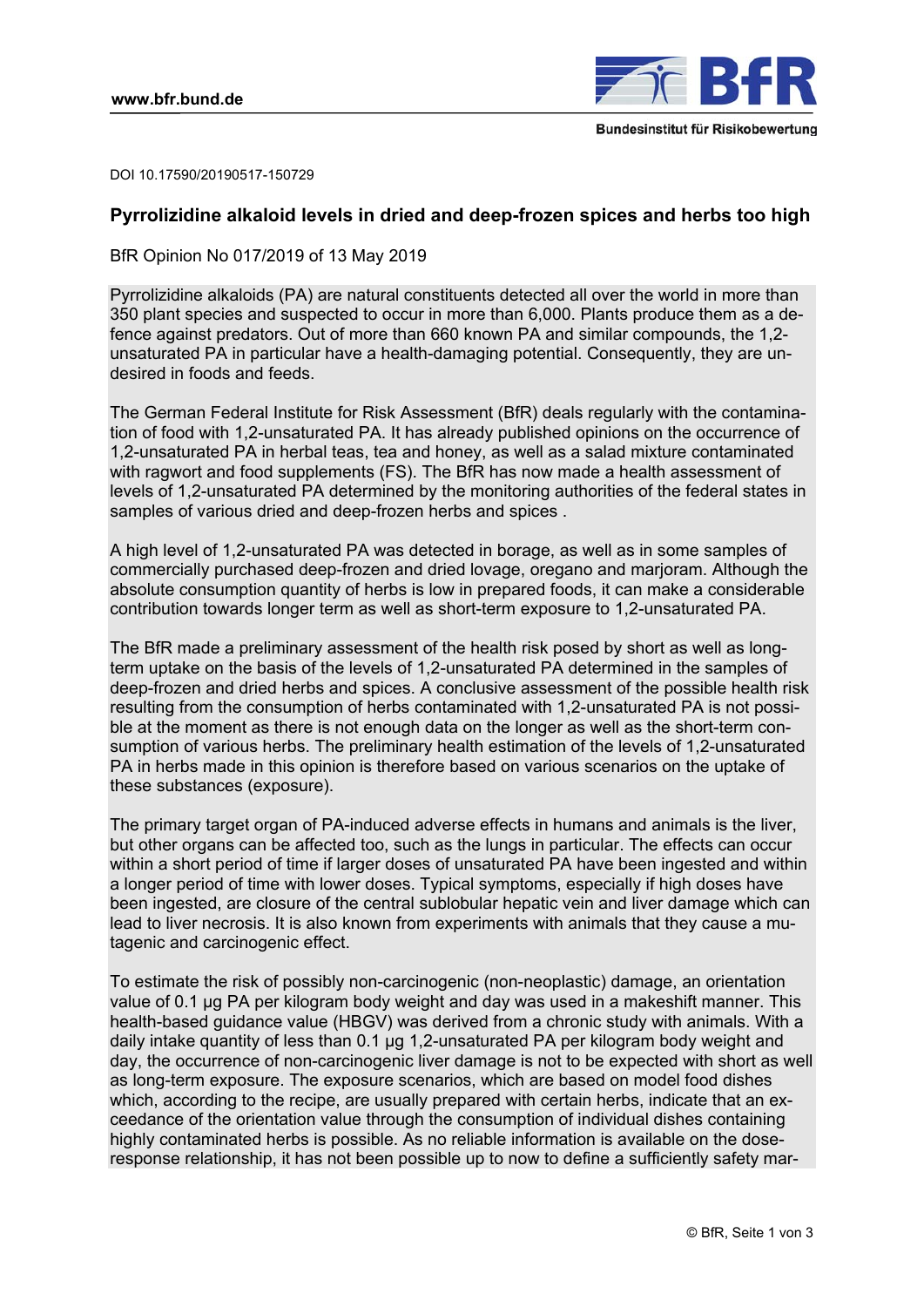

# **www.bfr.bund.de**

gin between the uptake of a quantity with which severe health effects occur and the safe uptake level.

For the health risk assessment of the uptake of 1,2-unsaturated PA, however, primary attention has to be laid on the genotoxic and carcinogenic effects. As no safe uptake level can be defined for genotoxic-carcinogenic substances, the contents of 1,2-unsaturated PA in foods should be as low as possible (ALARA principle: as low as reasonably achievable) as even low uptake quantities may lead to an increased cancer risk, especially if consumed regularly. The margin of exposure (MOE) concept is used in the European Union (EU) for substances with a genotoxic-carcinogenic mode of action in order to determine the urgency of risk management measures. An MOE value of 10,000 or higher is regarded in principle as being of little concern from the view of public health.

On the basis of consumption data from National Nutrition Study II, the BfR calculated that consumption of highly contaminated herbs may lead to long-term exposure levels solely through this food category, which are associated with MOE values of less than 10,000. In the case of high consumers of herbs, an MOE of clearly less than 10,000 is already reached solely through the consumption of herbs, when they contain medium levels (1,000 µg/kg).

The data provided to the BfR by the monitoring authorities of the federal states show that the mean levels of 1,2-unsaturated PA in borage, which produces PA by itself, are particularly high. High contents of 1,2-unsaturated PA were also detected in samples of lovage and samples from the "*Oregano, Marjoram"*" group. Only very low levels of 1,2-unsaturated PA or none at all were found in fresh herbs such as parsley.

The BfR also points out that when assessing the possible health risk to consumers, all sources of 1,2-unsaturated PA have to be taken into consideration in addition to the exposure via herbs as described here. These include in particular herbal teas, teas and honey. The consumption of herbs therefore leads to further uptake of 1,2-unsaturated PA. The Institute also recommends that overall exposure to PA from all foods be kept as low as possible and that an MOE of less than 10,000 be avoided when considering PA exposure from all sources. To this end, efforts should be continued to further reduce PA levels through the improvement of cultivation, harvesting and purification methods. The BfR describes a method on its homepage on how plant material can be examined to establish its levels of 1,2 unsaturated PA analytically.

<https://www.bfr.bund.de/cm/343/bestimmung-von-pyrrolizidinalkaloiden.pdf>